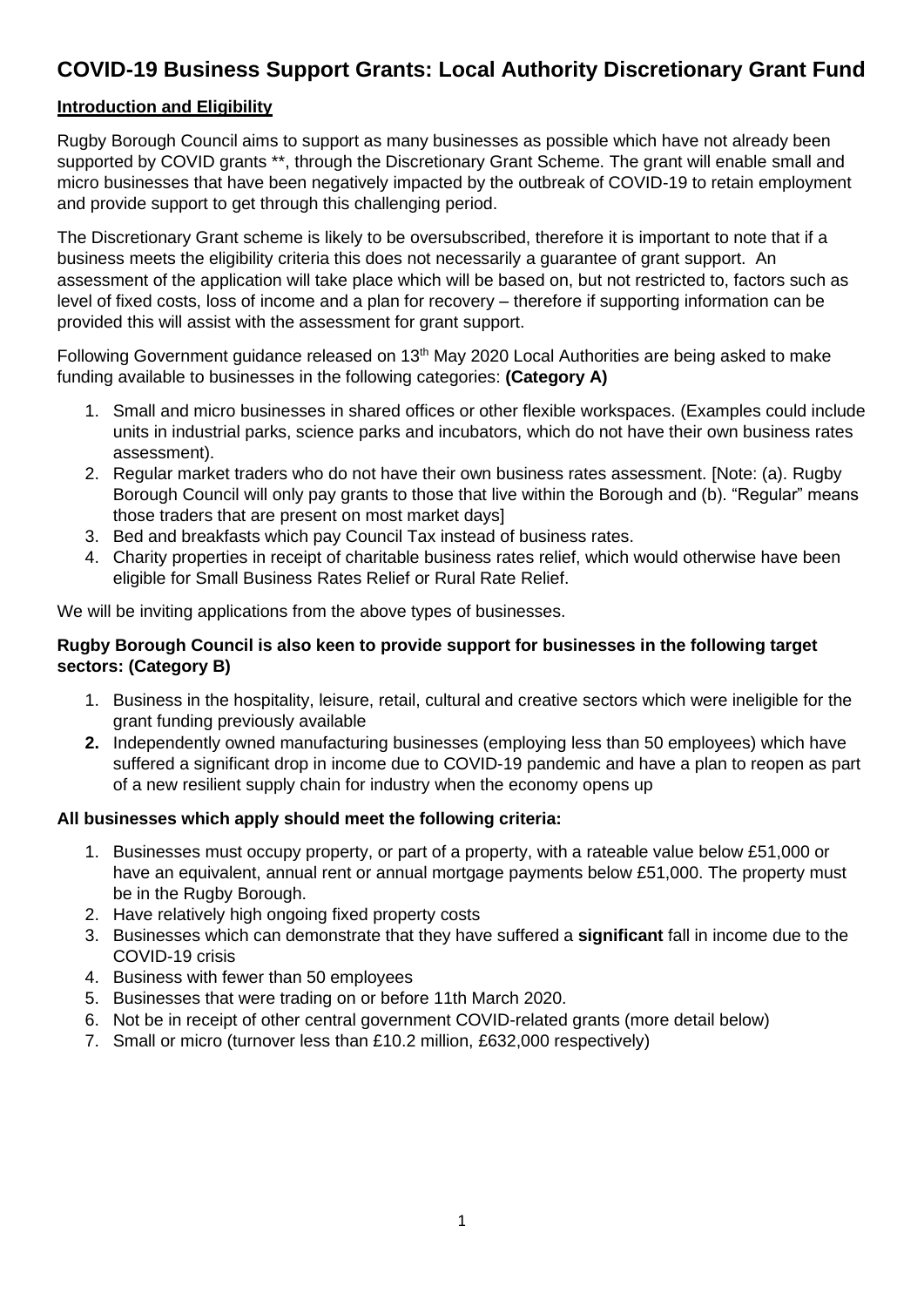# **Level of grant funding available**

Each application is capped at £10,000 or below. Following eligibility checks and an assessment for grant support, if successful, you may receive a grant from either Category A or B as listed in the table below depending on the number of employees and if you fall into one of the local target sectors.

| <b>Grant Award</b> | Number of employees | Level of grant<br>(Category A) | Level of grant in local<br>target sectors<br>(Category B) |
|--------------------|---------------------|--------------------------------|-----------------------------------------------------------|
| Level 1            | 1-2                 | £3,000                         | £4,000                                                    |
| Level <sub>2</sub> | $3-9$               | £5,000                         | £7,000                                                    |
| Level 3            | 10-29               | £7,000                         | £10,000                                                   |
| Level 4            | 30-50               | £10,000                        | £10,000                                                   |

# **Please note:**

- Grants will only be paid to market trader businesses with fixed costs for a property in Rugby and have their home address in Rugby
- One grant will be paid per business, not per property
- Grant income received by a business is taxable, therefore funding paid under the Local Authority Discretionary Grants Fund will be subject to tax. Only businesses which make an overall profit once grant income is included will be subject to tax
- Payments are subject to the normal state aid restrictions. **[Further information regarding State](https://www.gov.uk/government/publications/coronavirus-covid-19-guidance-on-business-support-grant-funding)  [Aid law.](https://www.gov.uk/government/publications/coronavirus-covid-19-guidance-on-business-support-grant-funding)**

# **\*\* Ineligible businesses**

This Grant funding is for businesses that are not eligible for other support schemes. Businesses which have received cash grants from any central government COVID-related scheme are ineligible for funding from the Discretionary Grants Fund. Such grant schemes include but are not limited to:

- Small Business Grant Fund
- Retail, Hospitality and Leisure Grant

However, businesses who have applied for the Coronavirus Job Retention Scheme **are** eligible to apply for this scheme. Please note that if your business has furloughed staff, then it will still be eligible for the Discretionary Grant.

Companies that are in Administration, are Insolvent or where a Striking-Off Notice has been made, are not eligible for funding under this scheme.

I confirm that this Business has not received a Grant awarded in dealing with COVID-19 (not including the Coronavirus Job Retention Scheme) nor is in Administration, is Insolvent or has a Striking-Off Notice made against it, which would make this application ineligible\* *(make this mandatory so that they must read section 1)*

| Yes                      |   |
|--------------------------|---|
| If no please explain why | . |